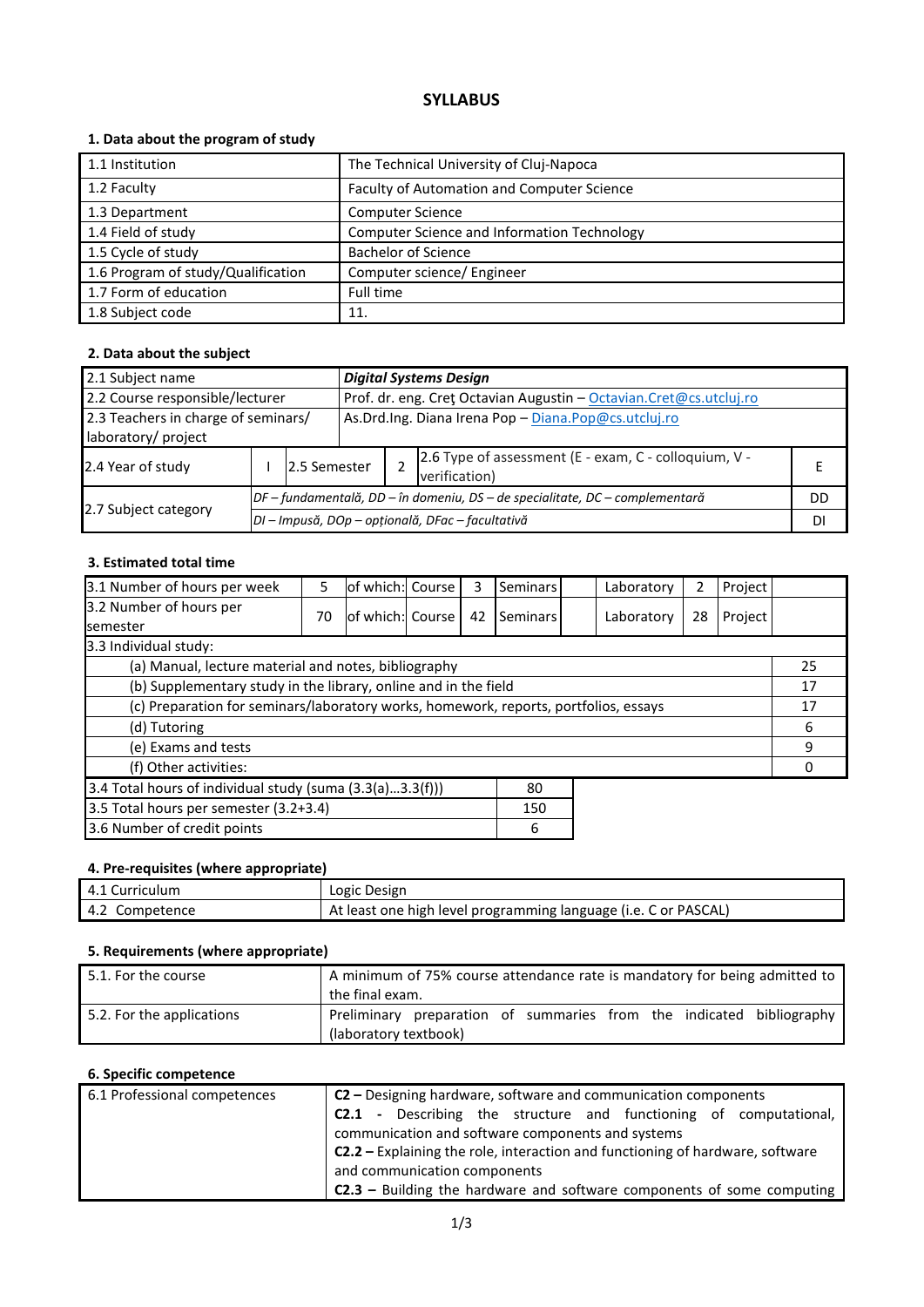|                       | systems using algorithms, design methods, protocols, languages, data<br>structures, and technologies                     |
|-----------------------|--------------------------------------------------------------------------------------------------------------------------|
|                       | $C2.4$ – Evaluating the functional and non-functional characteristics of the<br>computing systems using specific metrics |
|                       | <b>C2.5</b> – Implementing hardware, software and communication systems                                                  |
| 6.2 Cross competences | N/A                                                                                                                      |

### **7. Discipline objective (as results from the** *key competences gained***)**

| 7.1 General objective   | The main objective of this discipline is to give to the students the bases of<br>Digital Systems Design, in order to make them able to analyze, design and<br>implement any complex digital system.                                                                                                                                                                  |
|-------------------------|----------------------------------------------------------------------------------------------------------------------------------------------------------------------------------------------------------------------------------------------------------------------------------------------------------------------------------------------------------------------|
| 7.2 Specific objectives | To reach this goal, students will learn to:<br>Apply Digital System Design principles and descriptive techniques;<br>Understand various aspects of Automata Theory with applications in the<br>field of Digital Systems Design;<br>Describe any digital system in VHDL;<br>٠<br>Utilize programmable devices such as FPGAs and PLDs to implement digital<br>systems. |

#### **8. Contents**

| 8.1 Lectures                                                     | Hours | Teaching methods            | <b>Notes</b> |
|------------------------------------------------------------------|-------|-----------------------------|--------------|
| VHDL hardware description language - basic design units, signals | 3     |                             |              |
| VHDL hardware description language - generics, constants,        | 3     |                             |              |
| operators, data types, attributes                                |       |                             |              |
| VHDL hardware description language - sequential domain           | 3     |                             |              |
| VHDL hardware description language - concurrent domain           | 3     |                             |              |
| Creating testbenches for simulating and testing circuits in VHDL | 3     |                             |              |
| Automata (Finite State Machines) Theory - classification,        | 3     |                             |              |
| definitions, formal models                                       |       | Blackboard                  |              |
| Microprogramming                                                 | 3     | presentation<br>discussions |              |
| Microprogrammed Devices                                          | 3     |                             |              |
| Designing Synchronous Automata                                   | 3     |                             |              |
| Analysis and Design (Synthesis) of Asynchronous Automata (I)     | 3     |                             |              |
| Analysis and Design (Synthesis) of Asynchronous Automata (II)    | 3     |                             |              |
| Automata Identification                                          | 3     |                             |              |
| Lossless Machines                                                | 3     |                             |              |
| Linear Automata                                                  | 3     |                             |              |

Bibliography

1. Digital Design Principles and Practices, John F. Wakerly, Prentice-Hall, 2000.

2. Automate programabile, Th. Borangiu, R. Dobrescu, Ed. Academiei, 1986.

3. Advanced Digital Logic Design Using VHDL, State Machines, and Synthesis for FPGA's, Sunggu Lee, Thomson-Engineering; 1 edition (April 25, 2005), ISBN 0534466028.

4. PowerPoint slides for VHDL and Automata Theory lectures + sets of problems for the individual study: <http://users.utcluj.ro/~lucia/index.html>

| 8.2 Applications - Seminars/Laboratory/Project | <b>Hours</b>   | Teaching methods       | <b>Notes</b> |
|------------------------------------------------|----------------|------------------------|--------------|
| Introduction to VHDL                           | 2              |                        |              |
| Basic design units in VHDL                     | 2              | Practical work on test |              |
| Signals, generics, constants, in VHDL          | 2              | boards, FPGA boards,   |              |
| Operators, data types in VHDL                  |                | specialized software,  |              |
| <b>Attributes in VHDL</b>                      | 2              | blackboard             |              |
| Sequential domain. Processes in VHDL           | 2              | presentations,         |              |
| Sequential statements in VHDL                  | $\mathfrak{p}$ | supplemental           |              |
| Concurrent domain in VHDL                      | $\mathcal{P}$  | explanations and       |              |
| Concurrent statements in VHDL                  | $\mathfrak{p}$ | discussions            |              |
| Sub-programs in VHDL                           | 2              |                        |              |